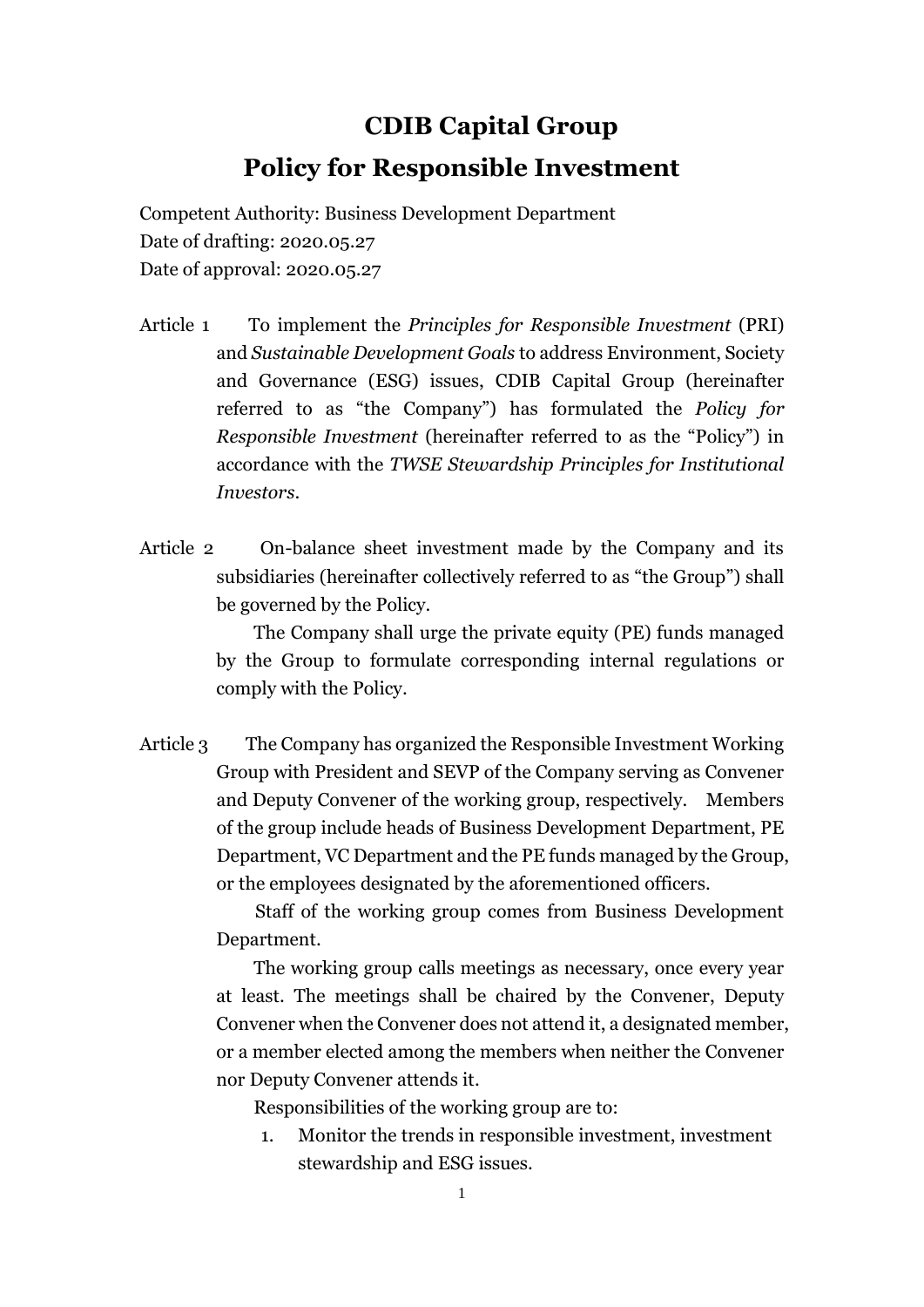- 2. Review the ESG factors for exclusionary screening, the Policy and relevant internal regulations.
- 3. Oversee the implementation of the Policy and integration of ESG criteria by the Group and its PE funds.
- 4. Perform other duties regarding the PRI, Stewardship Principles for Institutional Investors and ESG.
- Article 4 The Group shall take sustainability into consideration and execute stewardship, when sourcing, evaluating and underwriting deals, and implementing portfolio management, to create value and facilitate sound development of the Group and the portfolio companies. Specific measures include:
	- 1. Investment teams shall fill out the ESG checklist for every deal entering their pipeline to screen potential targets, conducting ESG due diligence on those with an environmental, social or governance dispute.
	- 2. Investment targets that meet one of the following criteria shall be excluded.
		- (1) Environmental: Coal mining industry;
		- (2) Social: Industries and sectors where there is substantial evidence that pornography, drugs, money laundering, terrorism financing, servitude, child labor or violation of human rights is involved;
		- (3) Governance: Companies where there is substantial evidence that the board violates laws, the corporate charter or a shareholder resolution, or acts in a way that significantly impairs the rights of shareholders or investors.
	- 3. Should a potential target operate fossil fuel power stations or cement plants and have received a regulatory penalty for environmental pollution over the past 12 months, investment teams shall indicate in the ESG checklist whether improvement work has been made or planned.
	- 4. Investment teams shall incorporate ESG criteria into portfolio management to help portfolio companies identify potential ESG opportunities to manage sustainability issues and create value for future.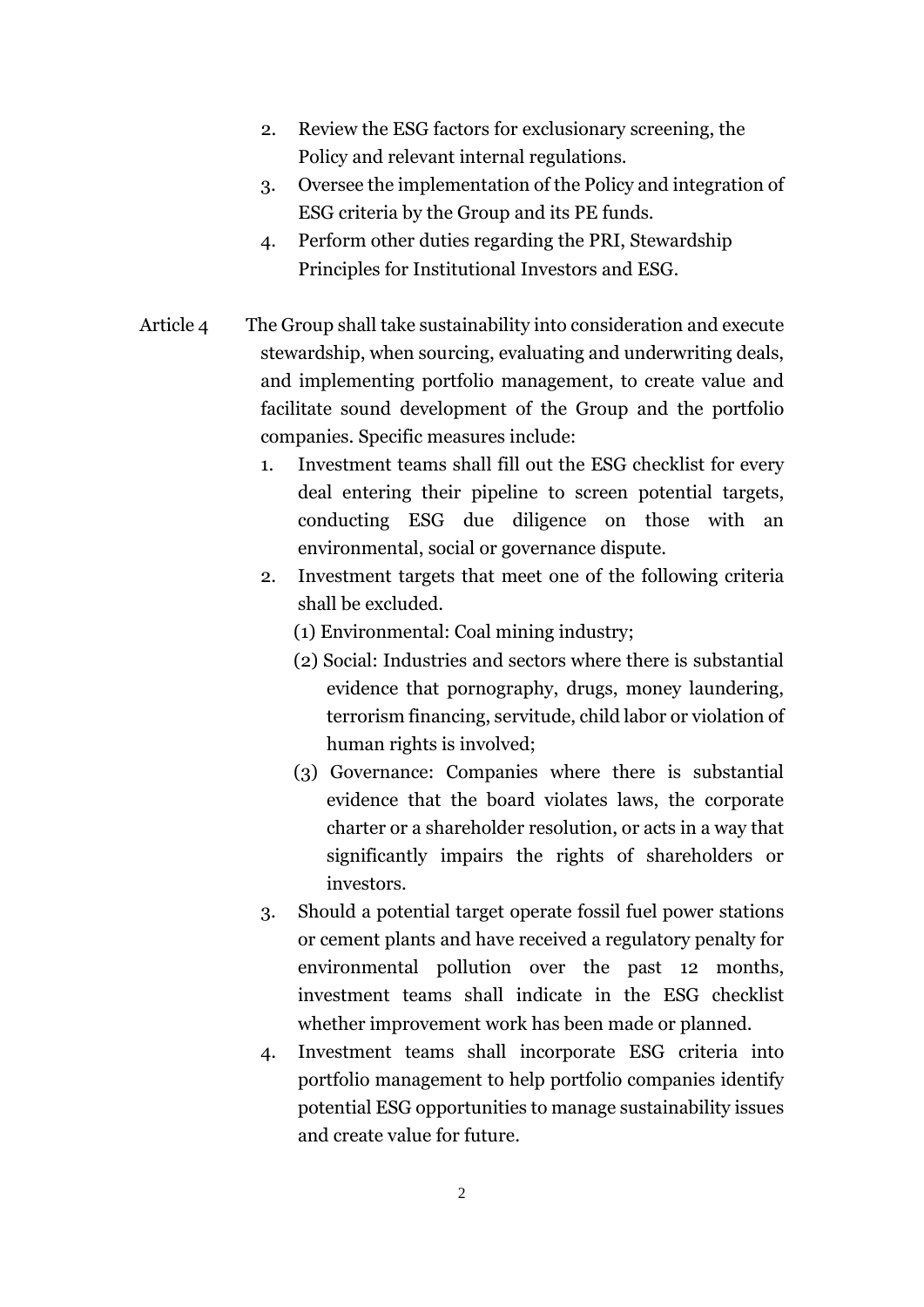- Article 5 A sub-policy governing conflicts of interest arising from the Group's operations of both on-balance sheet investment and asset management is formulated as below.
	- 1. Types of conflicts of interest:
		- (1) Conflicts of interest in employee conduct;
		- (2) Conflicts of interest between principal investment teams and PE funds, and between the PE funds; and
		- (3) Conflicts of interest in related party transactions.
	- 2. Management of conflicts of interest:

To prevent conflicts of interest, the Group has established such mechanisms as information security, firewall, division of responsibilities, monitoring and a fair compensation plan, which are implemented in accordance with the internal regulations including *Employee Code of Conduct*, *Regulations for Avoiding Conflicts of Interest in PE Funds*, *Principles for Related Party Transactions*, and with the formation documents (JV, LPA or fiduciary agreements) or internal regulations of the PE funds managed by the Group along with related internal training.

- Article 6 A sub-policy governing voting procedures is formulated as below for the long-term benefits of the Group and the portfolio companies.
	- 1. Active attendance and comments on the proposals at shareholder meetings of the companies;
	- 2. Cautious exercise of voting right with deliberation over the information obtained from the companies and consideration of the impact of the proposals on the Group or investors' rights, as well as communication with their senior management for further elucidation as necessary;
	- 3. In-principle approval for the proposals presented by senior management of the companies to respect their operational expertise and facilitate their effective development, and inprinciple disapproval for the proposals that impede their sustainable development or violate ESG standards;
	- 4. A record of attendance and votes at shareholder meetings of the portfolio companies; and
	- 5. Additionally, the Group shall abide by the internal *Procedures for Direct Investment* when it sends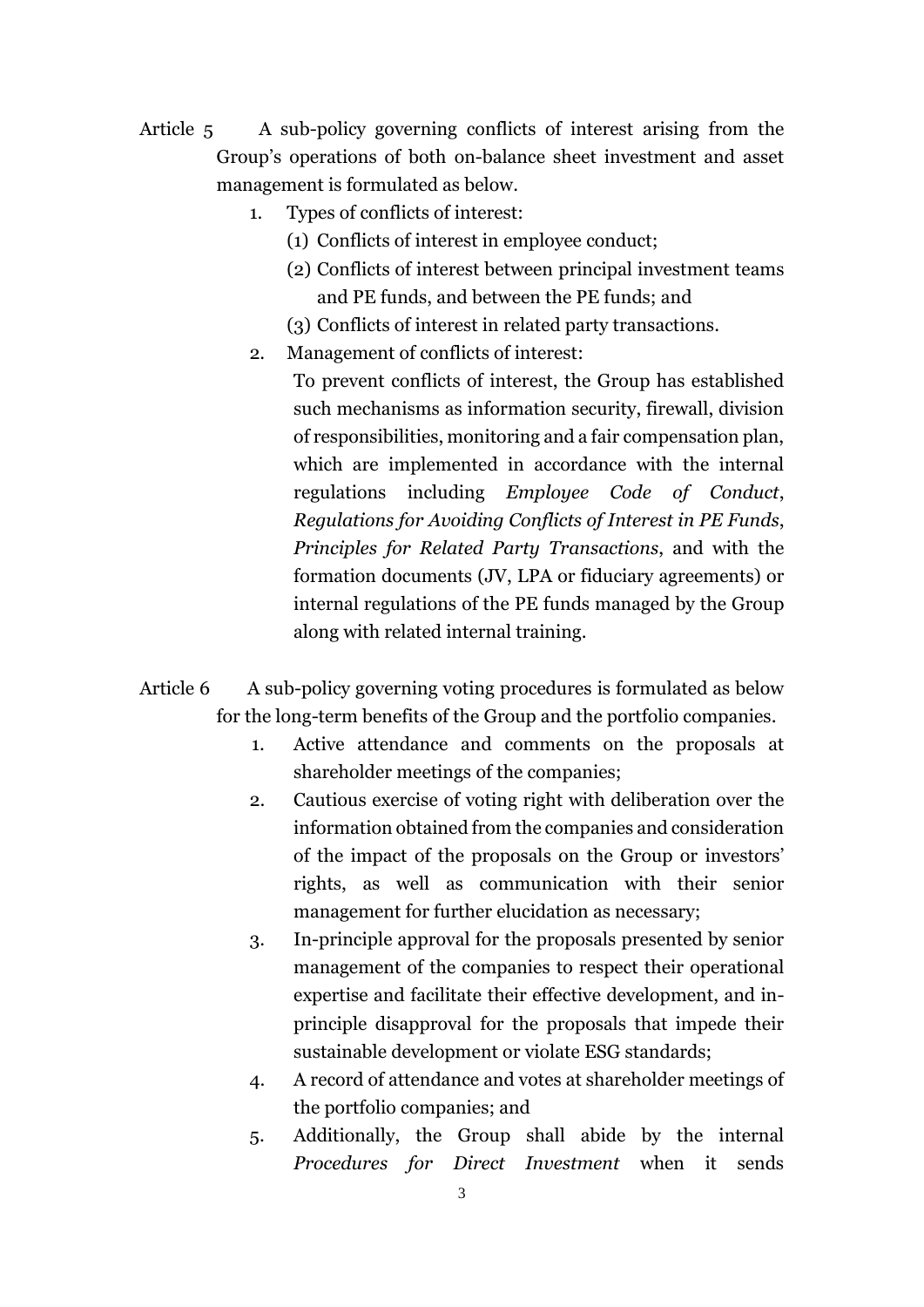representatives to shareholder meetings of the portfolio companies.

- Article 7 A sub-policy governing engagement with the portfolio companies is formulated as below so as to obtain their adequate and effective information.
	- 1. The Group shall interact with the portfolio companies via the following channel to identify the risk facing them and their sustainable development strategy, so as to increase the influence of the Group and determine the investment strategy thereafter.
		- (1) Written or verbal communication with their senior management
		- (2) Public statement on specific issues
		- (3) Proposals, comments or voting at their shareholder meetings; and
		- (4) Other mechanisms conducive to healthy dialogues with them.
	- 2. Investment teams shall ask senior management of the portfolio companies for the cause, development and handling of incidents, if any, where they breaches laws, undermines ESG principles or damages the Group's investment value.
- Article 8 The Company shall prepare a stewardship report to be announced on the website upon board approval on an annual basis. The report shall contain the following elements:
	- 1. Stewardship organization and framework of the Company;
	- 2. Implementation of stewardship with internal resources;
	- 3. Management of conflicts of interest;
	- 4. Declaration of compliance with the stewardship code and the reason for noncompliance, if any;
	- 5. Key data and information of issues obtained from the interaction and engagement with the portfolio companies, such as the type, cause and scope of the issues, how the interaction and engagement affect the portfolio companies in a positive way, expected follow-up and collaboration with other institutional investors, etc.;
	- 6. The attendance and voting record at shareholder meetings